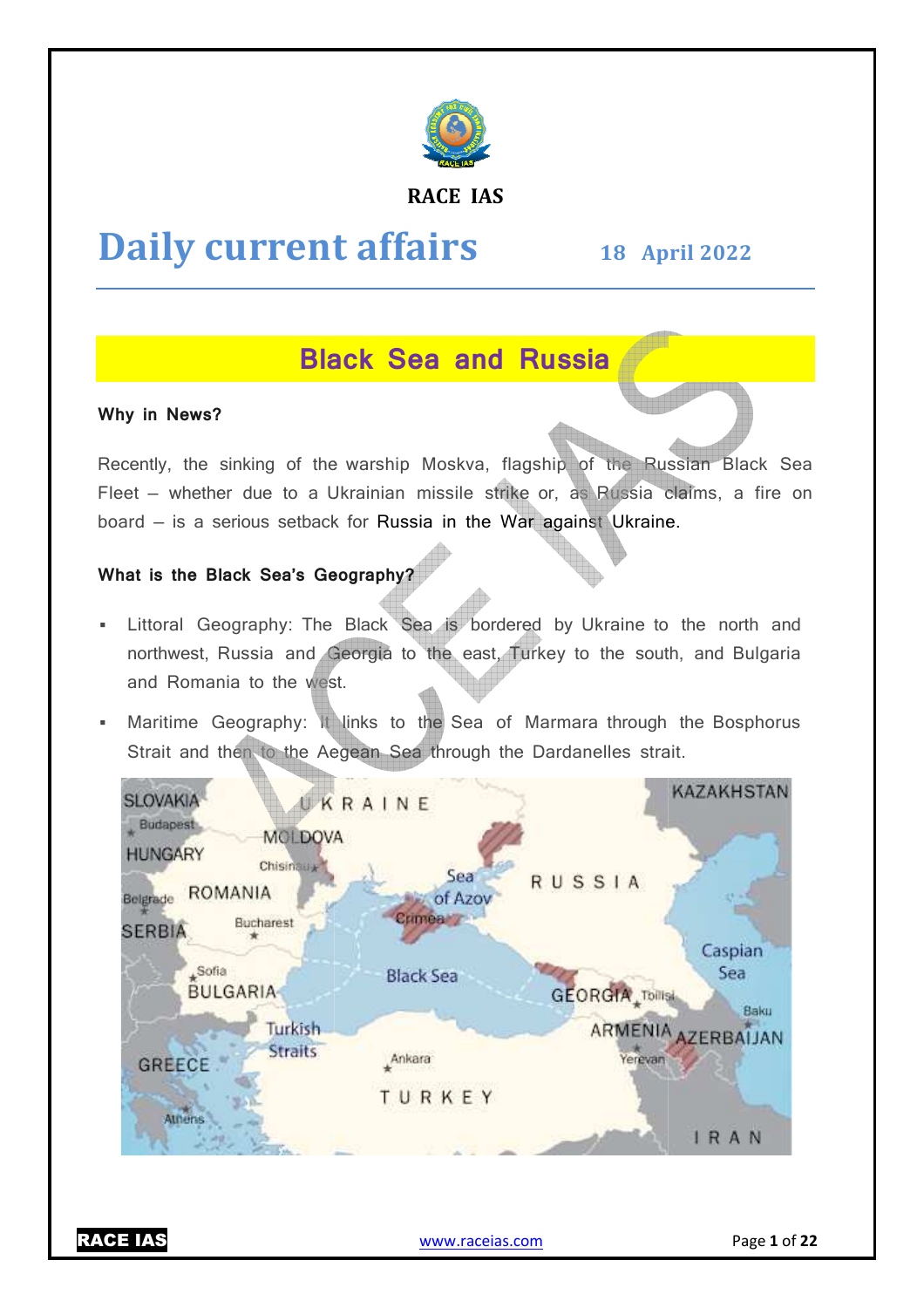#### **What is the Importance of Black Sea to Russia?**

- Strategic Importance: Domination of the Black Sea region is a geostrategic imperative for Russia, both to project Russian power in the Mediterranean and to secure the economic gateway to key markets in southern Europe.
	- o Gateway to Mediterranean Sea: It has traditionally been Russia's warm water gateway to Europe.
	- o Strategic Buffer: It is a strategic buffer between the North Atlantic Treaty Organisation (NATO) and itself.
- Black Sea Fleet: In this context, Russia has been making efforts to gain complete control over the Black Sea since the Crimean crisis of 2014.
	- o Thus, Russia has stationed its Black Sea naval fleet in the Black Sea.
	- o Black Sea Fleet: The Black Sea Fleet has a long history and is considered to have been founded back in 1783.
		- It comprises warships of the Russian Navy in the Black Sea, Sea of Azov, and the eastern Mediterranean, and is headquartered at Sevastopol, the major port on the Crimean peninsula.

#### **What is Russia Doing in the Black Sea?**

- During the ongoing invasion, the domination of the Black Sea has been a major Russian objective, along with the land bridge to connect Russia and Crimea.
- Capturing Mariupol: There have been intense efforts to capture Mariupol, the Sea of Azov port in the breakaway eastern Ukrainian oblast of **Donetsk.**
- Capturing Odessa: Russia was also expected to focus its military efforts on Odessa, to the west of Crimea.
	- o If the Odessa region were to fall as well, Ukraine would lose access to its entire Black Sea coastline and would in effect be reduced to a landlocked country.
	- $\circ$  It is also the largest region in Ukraine which serves as an important energy and transport corridor with abundant natural resources.
	- o The Rhine-Main-Danube canal connects the Black Sea to the Atlantic Ocean and the port of Odessa serves as a vital link between Ukraine and the outside world.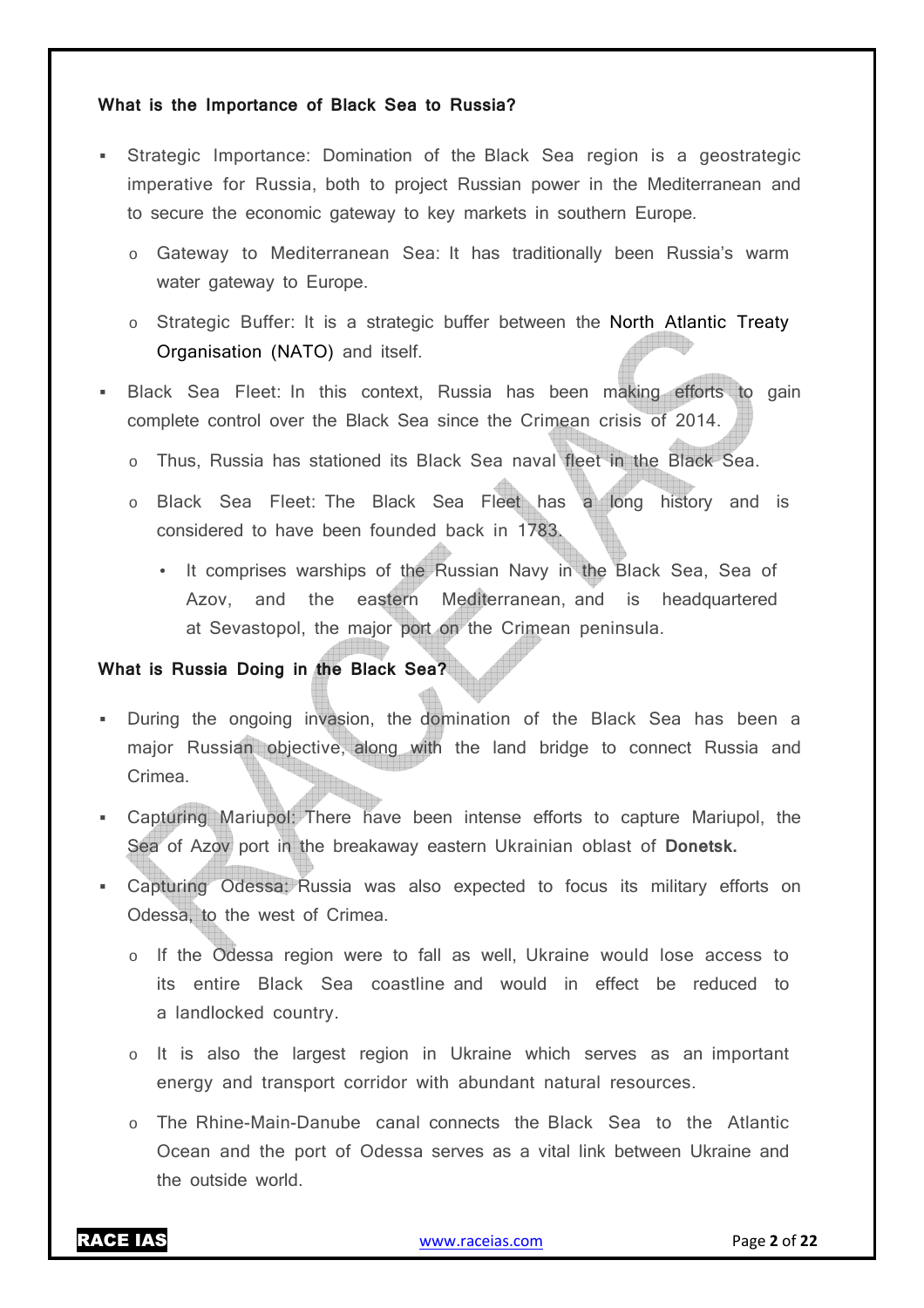#### **What are Russia's Prospects?**

- The loss of the warship Moskva is expected to put brakes on an anticipated amphibious assault on Odessa.
- This incident means Russia has now suffered damage to two key naval assets since invading Ukraine, the first being Russia's Alligator class landing ship Saratov in March 2022.
- Both events will likely lead Russia to review its maritime posture in the Black Sea.



## **Integrated Child Development Scheme**

#### **Why in News?**

Recently, the Maharashtra government has developed a Migration Tracking System (MTS) application to map the movement of migrant workers to maintain the continuity of the Integrated Child Development Services (ICDS) like nutrition supply, immunisation and health check-up etc.

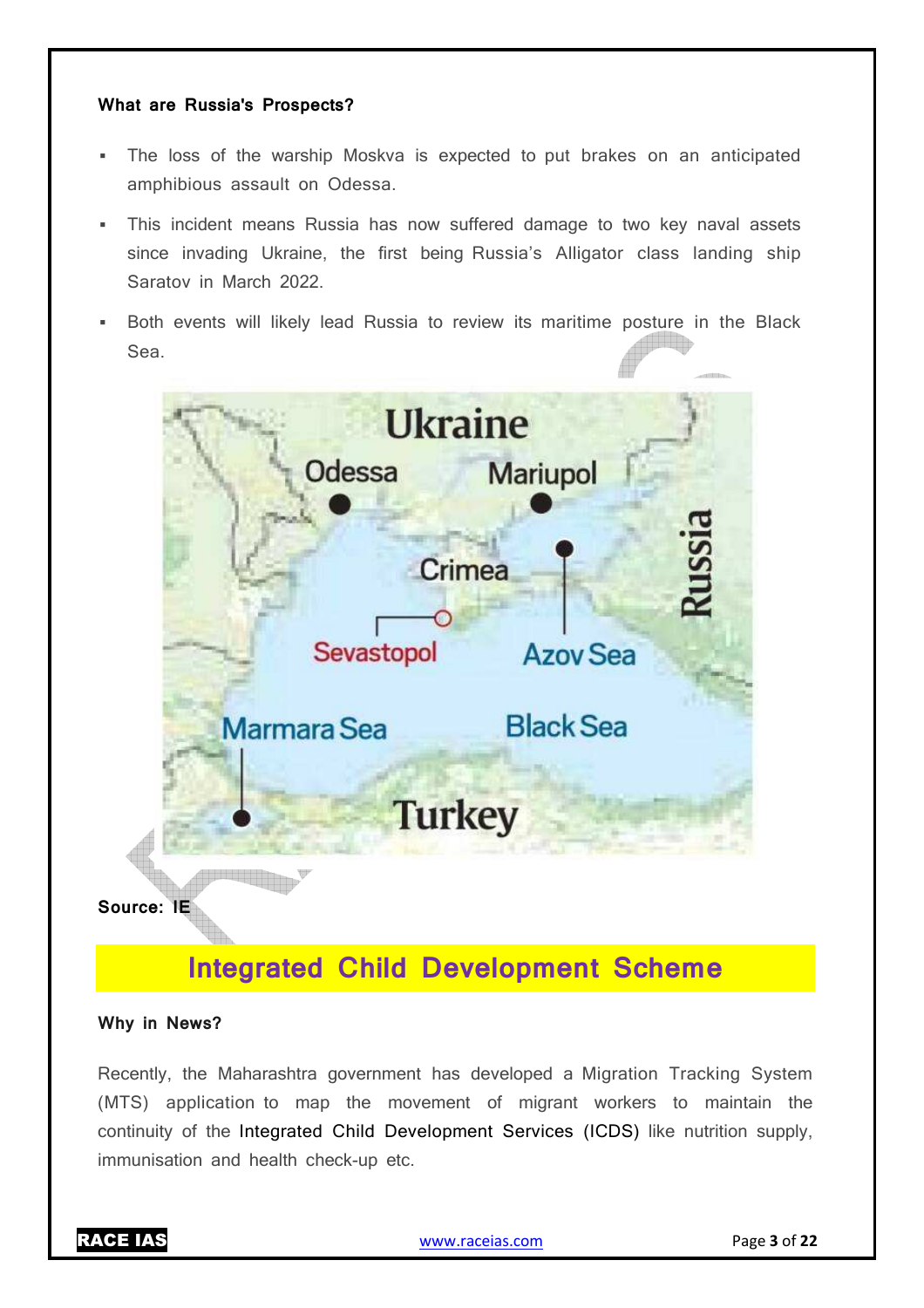- MTS is a website based Application that tracks the movement of Vulnerable Seasonal Migrant Workers, through individual unique identity numbers.
- Migrant beneficiaries including children aged up to 18 years, lactating mothers and pregnant women registered with the anganwadi centres will be tracked for ensuring the portability of the ICDS for their families in their destination districts within or outside the state until their return to their native places.

#### **What is ICDS?**

- **About:** 
	- o The Umbrella ICDS is a centrally sponsored scheme implemented by the Ministry of Women and Child Development. It was launched in 1975.

# **Integrated Child Development Services** (ICDS) Scheme

Serving Children of 0-6 years and Pregnant & Lactating Mothers

**Supplementary Nutrition** Immunization **Pre-School Education Health Check-ups Referral Services Health & Nutrition Education** 

**What are the Schemes Under the ICDS?** 

#### **Anganwadi Services Scheme:**

- o It is a unique programme for early childhood care and development.
- o The beneficiaries under the Scheme are children in the age group of 0-6 years, pregnant women and lactating mothers.
- $\circ$  It provides a package of six services namely supplementary nutrition, preschool non-formal education, nutrition & health education, immunisation, health check-up and referral services.

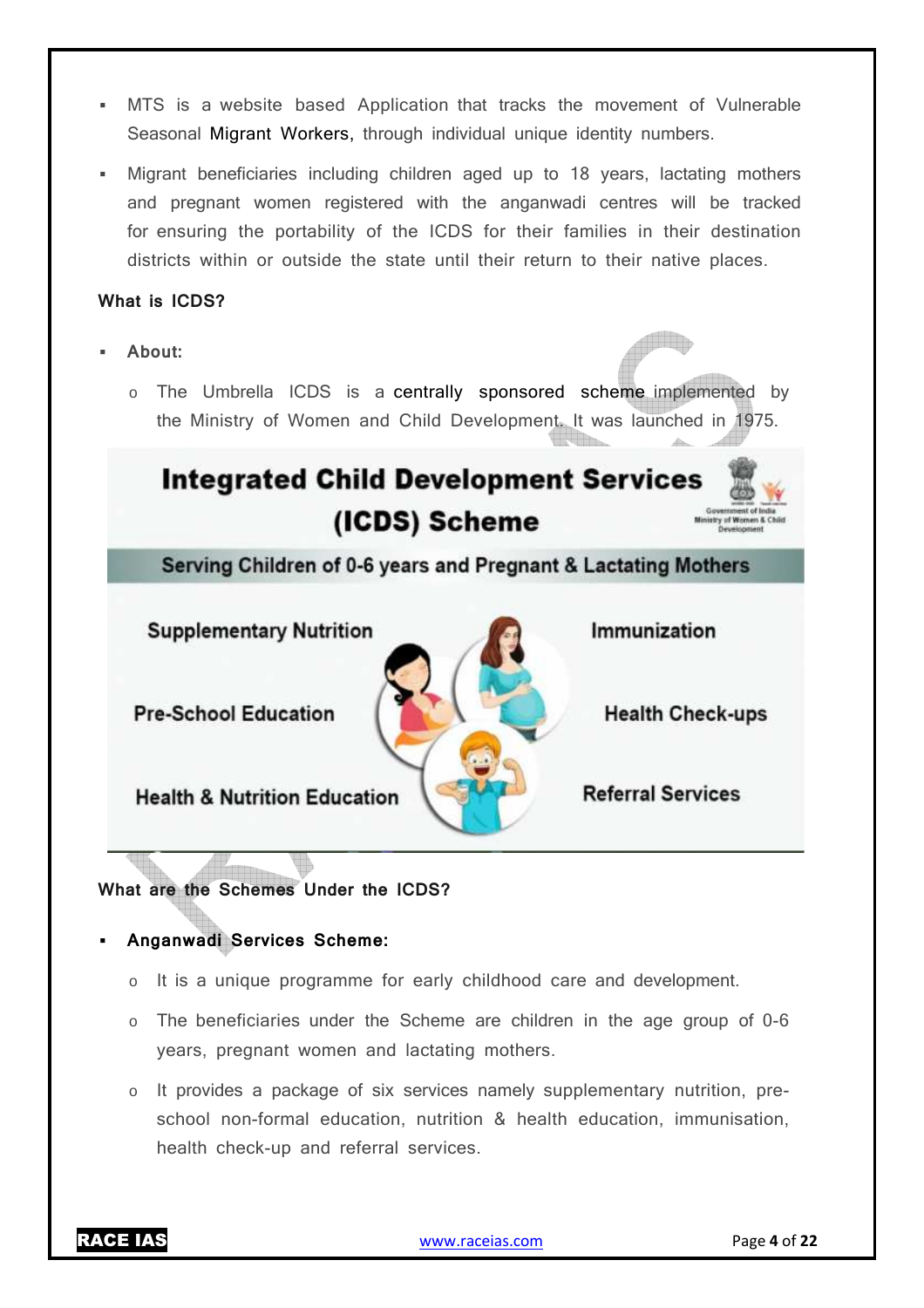o Supplementary Nutrition includes Take Home Ration (THR), Hot Cooked Meal and morning snacks and holds importance for many vulnerable households as it impacts the nutritional outcome of the children.

#### **Pradhan Mantri Matru Vandana Yojana:**

o It provides cash incentive amounting to Rs.5,000/- in three instalments directly to the Bank/Post Office Account of Pregnant Women and Lactating Mother (PW&LM) in DBT (Direct Benefit Transfer) Mode during pregnancy and lactation in response to individual fulfilling specific conditions.

#### **National Creche Scheme:**

- o It provides day care facilities to children of age group of 6 months to 6 years of working women.
- The facilities are provided for seven and half hours a day for 26 days in a month.
- o Children are provided with supplementary nutrition, early childcare education, and health and sleeping facilities.

#### **Scheme for Adolescent Girls:**

- o It aims at out of school girls in the age group 11-14, to empower and improve their social status through nutrition, life skills and home skills.
- o The scheme has nutritional and non nutritional components which include nutrition; iron and folic acid supplementation; health check up and referral service; nutrition and health education; mainstreaming out of school girls to join formal schooling bridge course/ skill training; life skill education, home management etc,; counselling/ guidance on accessing public services.
- Child Protection Scheme:
	- o It aims to contribute to the improvement and well-being of children in difficult circumstances, as well as, reduction of vulnerabilities to situations and actions that lead to abuse, neglect, exploitation, abandonment and separation of children from parents.
- POSHAN Abhiyaan:
	- o It targets to reduce the level of stunting, under-nutrition, **anaemia** and low birth weight babies by reducing mal-nutrition/undernutrition, anaemia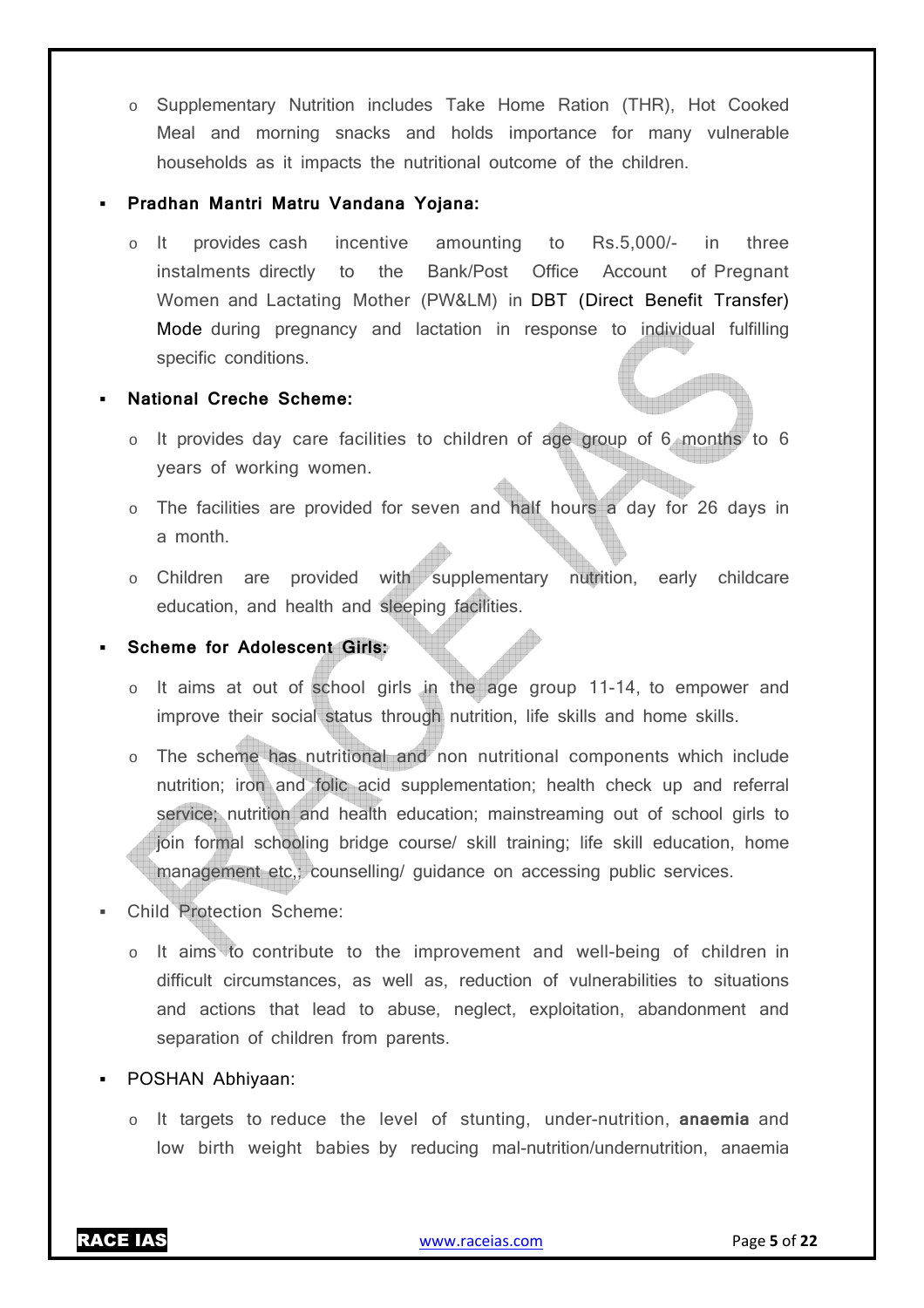among young children as also, focus on adolescent girls, pregnant women and lactating mothers.

#### **What are the Major Objectives of ICDS?**

- To improve the nutritional and health status of children in the age-group 0-6 years.
- To lay the foundation for proper psychological, physical and social development of the child.
- To reduce the incidence of mortality, morbidity, malnutrition and school dropout.
- To achieve effective coordination of policy and implementation amongst the various departments to promote child development.
- To enhance the capability of the mother to look after the normal health and nutritional needs of the child.
- To facilitate, educate and empower Adolescent Girls (AGs) so as to enable them to become self-reliant and aware citizens.

#### **What are the Other Similar Government Schemes?**

#### **National Health Mission (NHM):**

- o Launched in 2013, it subsumed the National Rural Health Mission and the National Urban Health Mission.
- It is being implemented by the Ministry of Health & Family Welfare.

o The main programmatic components include health system strengthening in rural and urban areas for - Reproductive-Maternal- Neonatal-Child and Adolescent Health (RMNCH+A), and Communicable and Non-Communicable Diseases.

#### **Mid Day Meal Scheme:**

- o It was launched in 1995 as a centrally sponsored scheme.
- o It provides that every child within the age group of six to fourteen years studying in classes I to VIII who enrols and attends the school shall be provided with a hot cooked meal, free of charge every day except on school holidays.

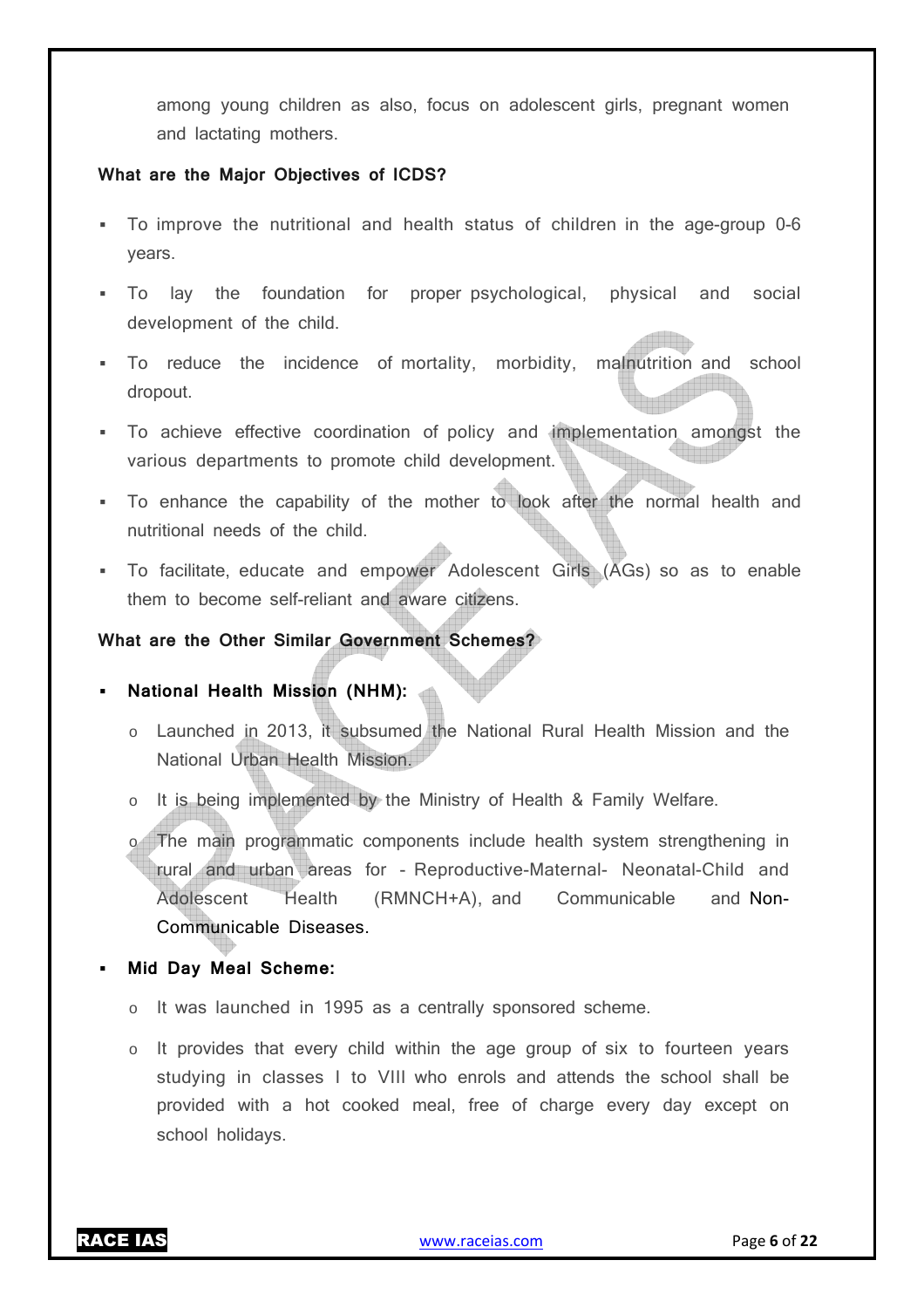o It comes under the Education Ministry's Department of School Education and Literacy.

#### **National Nutrition Strategy:**

- o The Strategy aims to reduce all forms of undernutrition by 2030, with a focus on the most vulnerable and critical age groups.
- o It also aims to assist in achieving the targets identified as part of the Sustainable Development Goals related to nutrition and health.
- o It has been released by the NITI Aayog.
- Governance is a decision-making process that gets more people and stakeholders involved. Inclusive governance, through citizens' involvement, favours the overall acceptance and makes implementation of policies easier.
- Establishing a District Planning Committee will increase people's participation in the developmental plan of their area. This will make the planning exercise bottom up in its approach and help in bringing inclusive governance. Hence, 2 is correct.
- **Increasing expenditure on public health will result in increasing human capital of** the country which in turn will lead to inclusive development. Hence, 3 is correct.
- The strengthening of the Mid-day Meal Scheme will increase the enrolment ratio as well as the nutritional level of the children, which in turn will lead to overall development of the children. Hence, 4 is correct.
- Permitting NBFCs to do banking have no direct linkage with inclusive governance. Hence, 1 is not correct.

#### **Source: IE**

## **Indigenisation Efforts of Navy**

#### **Why in News?**

The Navy is ramping up indigenisation efforts especially in weapons and aviation related items in line with the Government's push to cut down on **defence imports** and boost domestic manufacturing.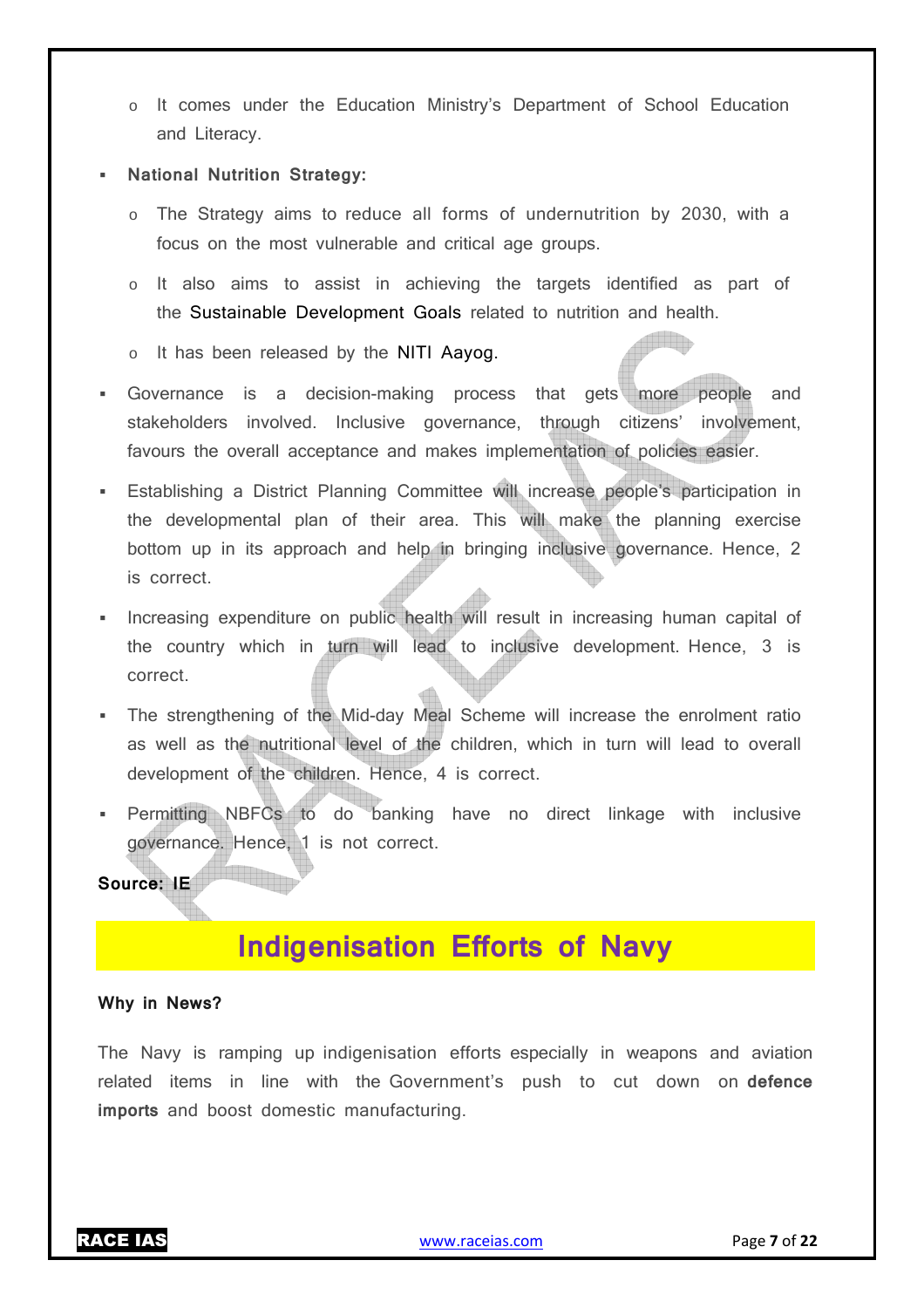- Indigenisation efforts has gained further urgency due to **ingoing Russian war in Ukraine** and the large scale dependency of Indian military on Russian arms and equipment.
- Earlier, the Ministry of Defence (MoD) has released the third positive indigenisation list of 101 items, comprising major equipment/platforms.

#### **What are the Efforts taken by the Navy for Indigenisation?**

#### **Indian Navy Indigenisation Plan 2015-2030:**

- o In 2014 Navy promulgated the Indian Navy Indigenisation Plan (INIP) 2015-2030 to enable indigenous development of equipment and system.
- o Till date, the Navy has indigenised around 3400 items under INIP, including over 2000 machinery and electrical spares, over 1000 aviation spares and over 250 weapon spares.

#### **Naval Aviation Indigenisation Roadmap 2019-22:**

- o The existing Naval Aviation Indigenisation Roadmap (NAIR) 2019-22 is also under revision.
- o All fast moving **aircraft** mandatory spares and high cost indigenous repairs are being included in the revised NAIR 2022-27.
- o There is particular focus on the fight component (which is weapons) as there is still a long way to go compared to the float and move components.
- o Float consists of the ship, move comprises the propulsion and fight consist of weapons and sensors.

#### **Indigenisation Committees:**

- o Four in-house indigenisation committees have been formed to handle indigenisation of spares with respect to naval aircraft.
- **Naval Liaison Cells:** 
	- In addition, the Naval Liaison Cells (NLCs) located at various places have been nominated as 'indigenisation cells'.
		- There are currently 41 ships and submarines under construction, 39 are being built in India shipyards while in principle approval from MoD exists for 47 ships to be built in India.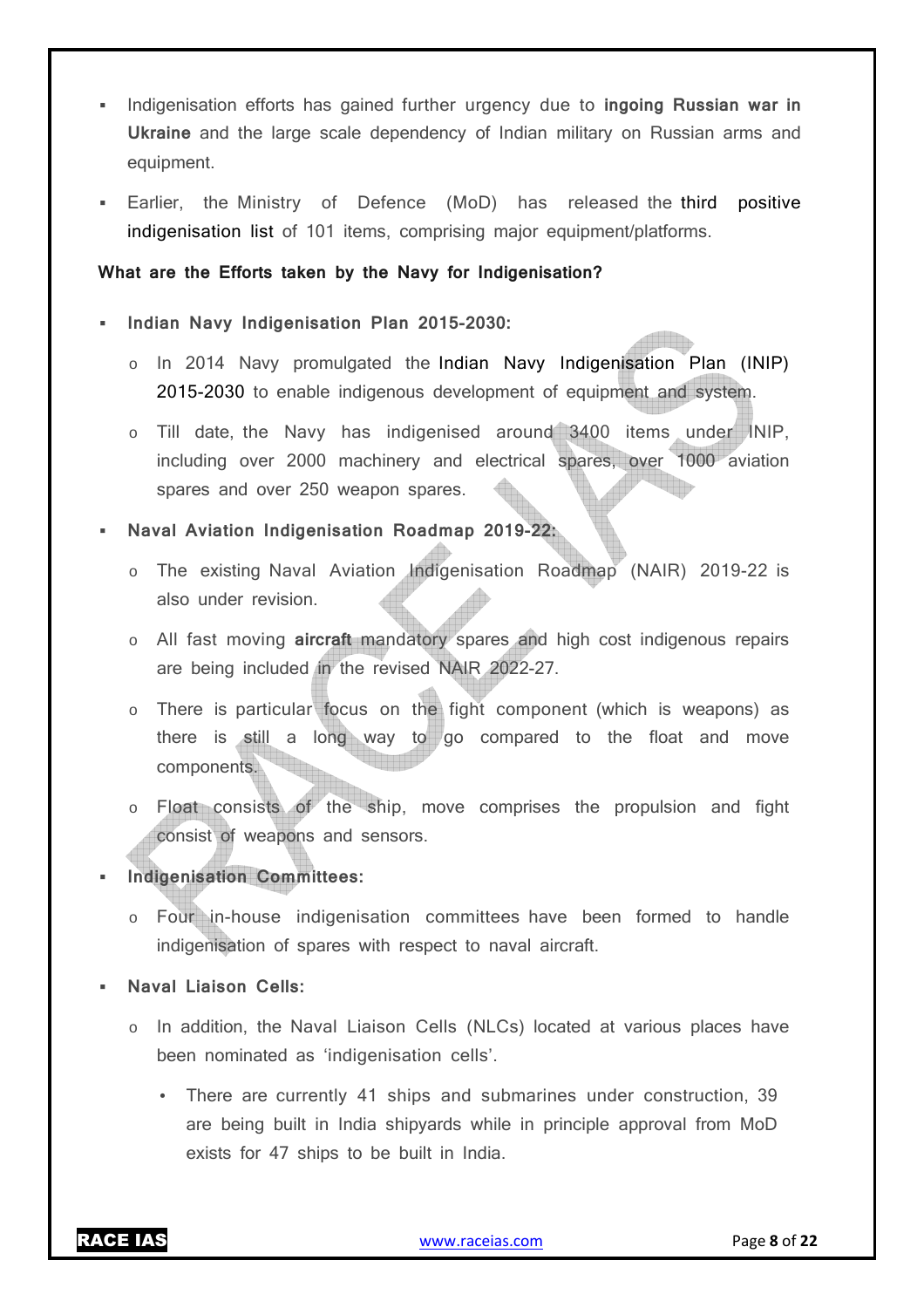- Since 2014, 78 % of Acceptance of Necessity (AoN), by value, and 68 % of contracts, by value, have been awarded to Indian vendors.
	- AoN clears the way for the tendering process to start.

#### **Collaboration with DRDO:**

- o The Navy is working with the Defence Research and Development Organisation (DRDO) and the industry to cut down developmental timelines.
	- Some of the focus areas include indigenous design and development and production of Anti-Submarine Weapons and sensors, Satcom and electronic warfare equipment, Anti-Ship Missiles and Medium Range Surface to Air Missile, combat management system, software defined radios, network encryption devices, Link II communication system, main batteries for submarines, distress sonar system, components of missiles and torpedoes etc.
- **Naval Innovation and Indigenisation Organisation (NIIO):** 
	- o Launched in August 2020, it provides a flexible and accessible interface for academia and industry with Indian Navy capability development apparatus.
	- o In the last two years, 36 **Intellectual Property Rights(IPR)** applications have been filed by Navy personnel.
		- Over two IPR applications are filed every month since the creation of NIIO and Transfer of Technology to 12 Micro, Small and Mediumsized Enterprises (MSMEs) has already been undertaken.
- **User Inputs under Naval Project Management Teams:** 
	- o The Navy has now forward deployed user inputs through Naval Project Management Teams at cluster Headquarters of DRDO and two such clusters are already operational.
	- o These have interfaced with the DRDO labs and their Development cum Production Partners (DcPP) to provide user inputs at every stage to 15 futuristic Technology and 100 plus DRDO projects underway for development of Indian Navy's combat capability.
- **Make I & Make II:**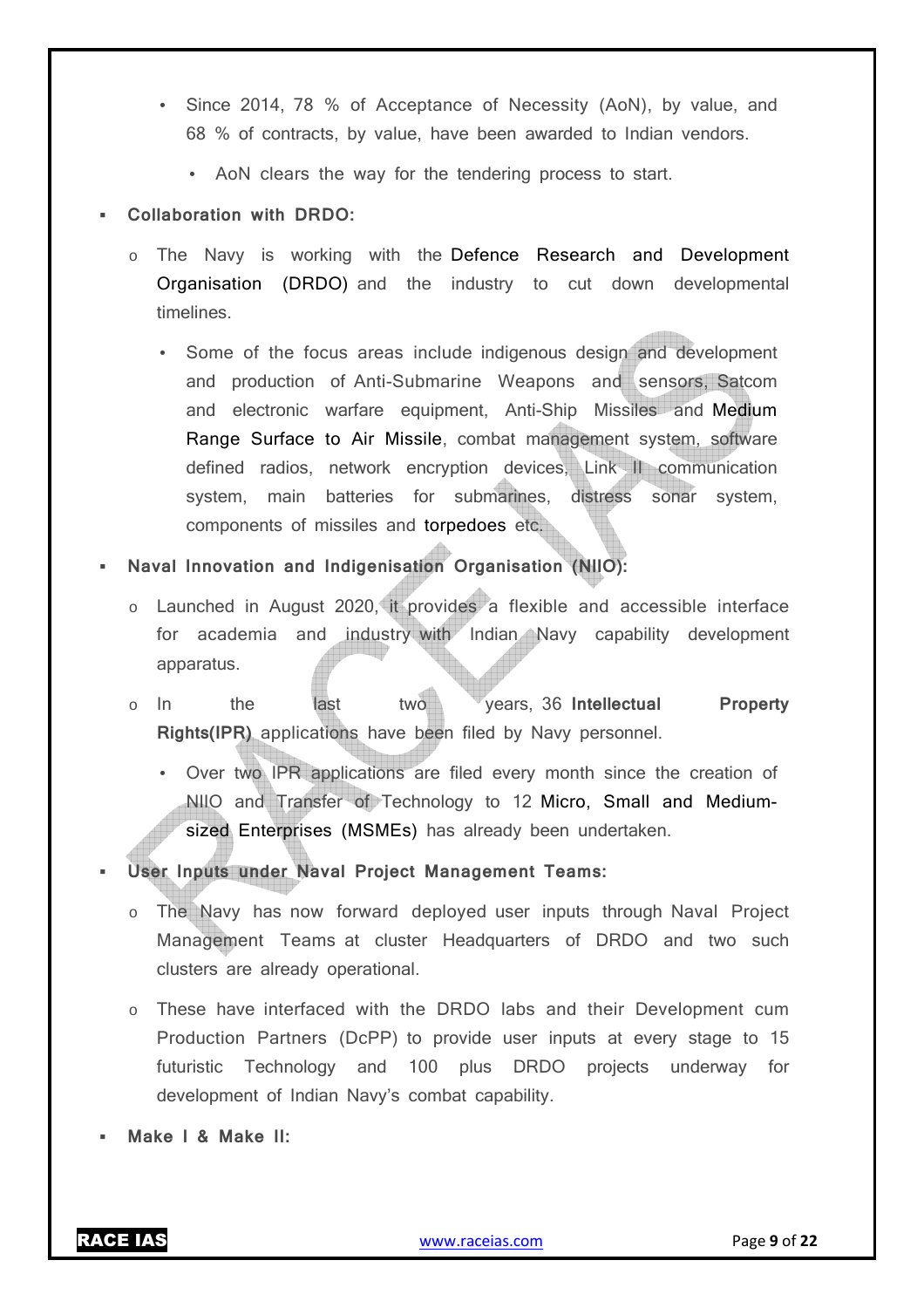- o The Navy has more than 20 **Make I & Make II** cases being progressed, under various domestic development routes of the procurement procedure.
	- The 'Make' category of capital acquisition is the cornerstone of the Make in India initiative that seeks to build indigenous capabilities through the involvement of both public and private sector.
	- 'Make-I' refers to government-funded projects while 'Make-II' covers industry-funded programmes.
		- Make-I is involved in development of big-ticket platforms such as light tanks and communication equipment with Indian security protocols.
		- Make-II category involves prototype development of military hardware or its upgrade for import substitution for which no government funding is provided.

#### **What is the Indigenisation of Defence?**

- **About:** 
	- Indigenisation is the capability of developing and producing any defence equipment within the country for the dual purpose of achieving self reliance and reducing the burden of imports.
	- o Self-reliance in defence manufacturing is one of the key objectives of Department of Defence Production.

• Defence Research Development Organisation (DRDO), Defence Public Sector Undertakings (DPSUs) and private organisations are playing a critical role in indigenisation of defence industries.

- India is among the world's largest arms importers, and the armed forces are expected to spend about USD 130 billion on defence purchases over the next five years.
- Related Initiatives:
	- o Increased the Foreign Direct Investment (FDI) limit from 49% to 74%
	- o Corporatization of the Ordnance Factory Boards
	- o **Defence India Startup Challenge**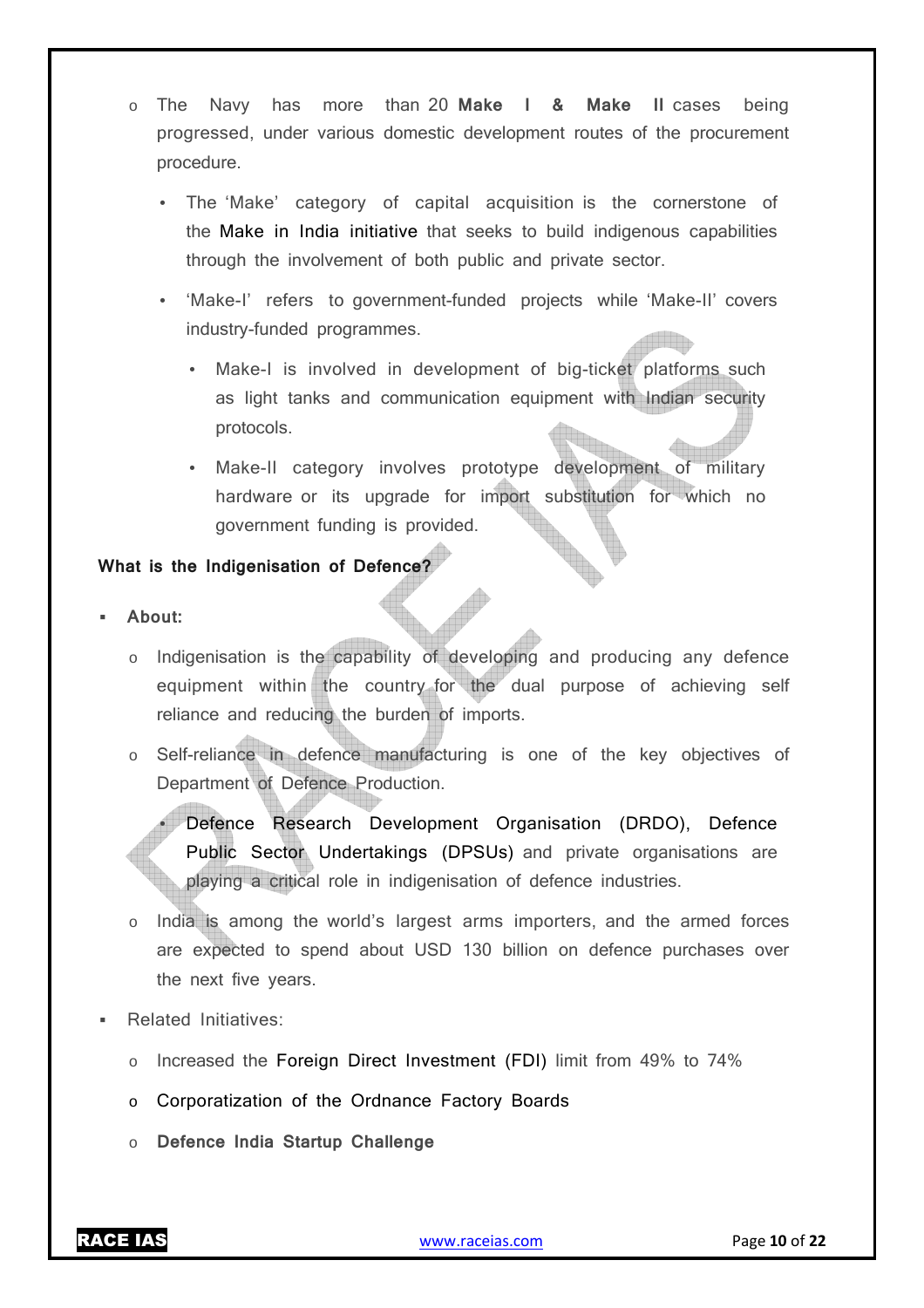o SRIJAN Portal: To provide access to the vendors to take up items for indigenization.

#### **Source: TH**

## **e-DAR Portal**

#### **Why in News?**

Recently, the Ministry of Roads, Transport and Highways (MoRTH) developed the portal named 'e-DAR' (e-Detailed Accident Report).

 The portal provides instant information on **road accidents** and helps accelerate accident compensation claims, bringing relief to victims' families.

#### **What is the Status of Road Accidents in India?**

- Road safety continues to be a major developmental issue, a public health concern and a leading cause of death and injury across the world.
- It kills more than 1.35 million globally as reported in the Global Status report on Road Safety 2018 with 90% of these casualties taking place in the developing countries and 11% alone being accounted for by India.
- As per the Report on Road accidents in India 2019, the accident related deaths in India in 2019 were 1,51,113 in number.

#### **What are the Benefits of e-DAR portal?**

- Integrated Database: Digitalised Detailed Accident Reports (DAR) will be uploaded to the portal for easy access.
	- o The web portal will be linked to the Integrated Road Accident Database (iRAD).
	- o From iRAD, applications to more than 90% of the datasets would be pushed directly to the e-DAR.
	- o Stakeholders like the police, road authorities, hospitals, etc., are required to enter very minimal information for the e-DAR forms.
	- Thus, e-DAR would be an extension and e-version of iRAD.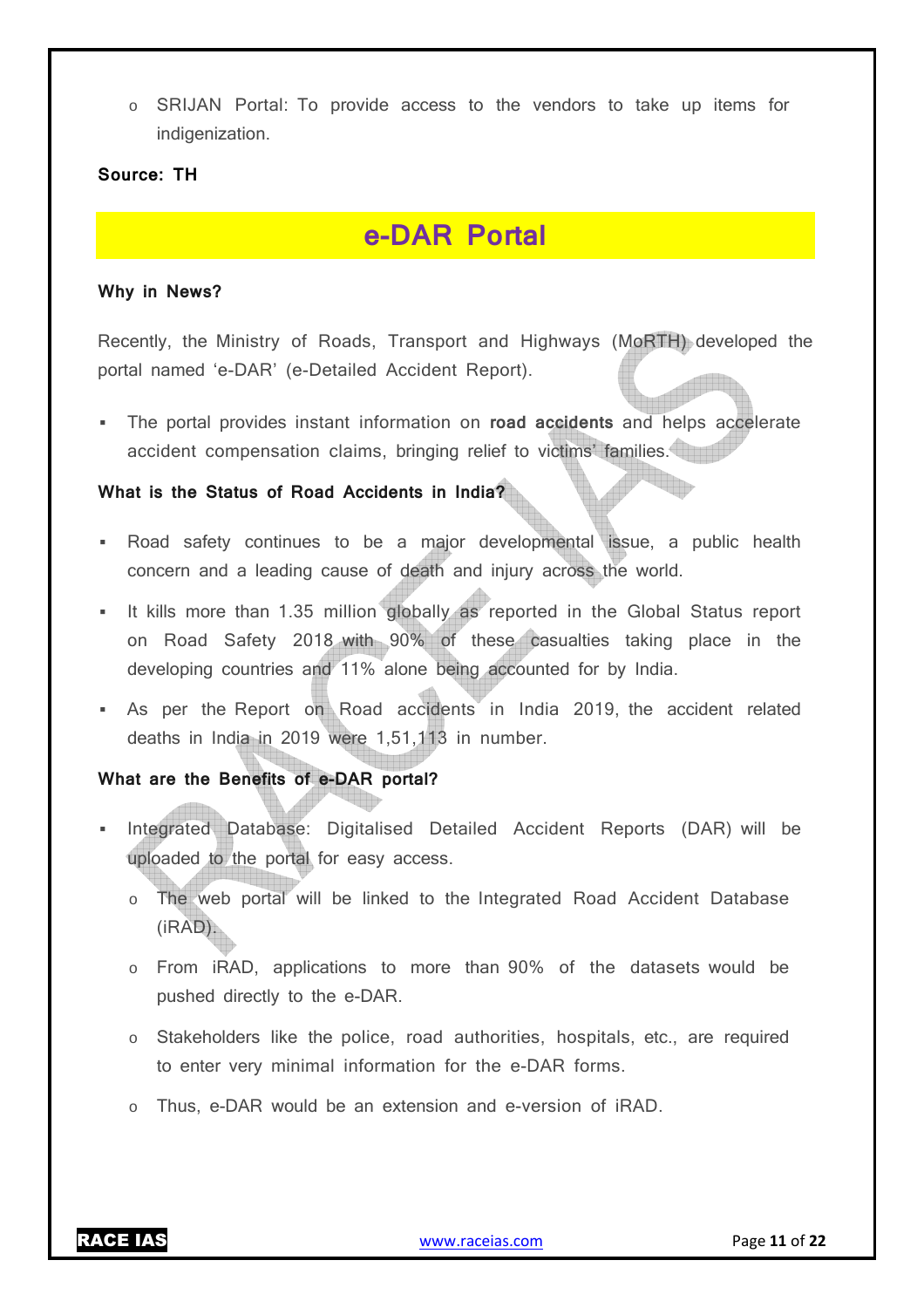- Tackling Fake Claims: DAR portal would conduct multiple checks against fake claims by conducting a sweeping search of vehicles involved in the accident, the date of the accident, and the First Information Report number.
- Cross-Platform Linkages: The portal would be linked to other government portals like Vaahan or and would get access to information on driving licence details and registration of vehicles.
- **Indentifying Accident Hotspots: Hotspots for accidents would also be identified** so as to obtain solutions to avoid accidents at these hotspots.

#### **What are Other Initiatives Related to Road Safety?**

- **Global Level:** 
	- o **Brasilia Declaration on Road Safety (2015):** 
		- The declaration was signed at the second Global High-Level Conference on Road Safety held in Brazil. India is a signatory to the Declaration.
		- The countries plan to achieve the Sustainable Development Goal 3.6 i.e. half the number of global deaths and injuries from road traffic accidents by 2030.
	- o **UN Global Road Safety Week:** 
		- It is celebrated every two years, the sixth edition (held from 17th to 23rd May 2021) highlighted the need for strong leadership for road safety.

#### o **The International Road Assessment Programme (iRAP):**

It is a registered charity dedicated to saving lives through safer roads.

- **India:** 
	- o **Motor Vehicles Amendment Act, 2019:** 
		- The Act hikes the penalties for traffic violations, defective vehicles, juvenile driving, etc.
		- It provides for a Motor Vehicle Accident Fund, which would provide compulsory insurance cover to all road users in India for certain types of accidents.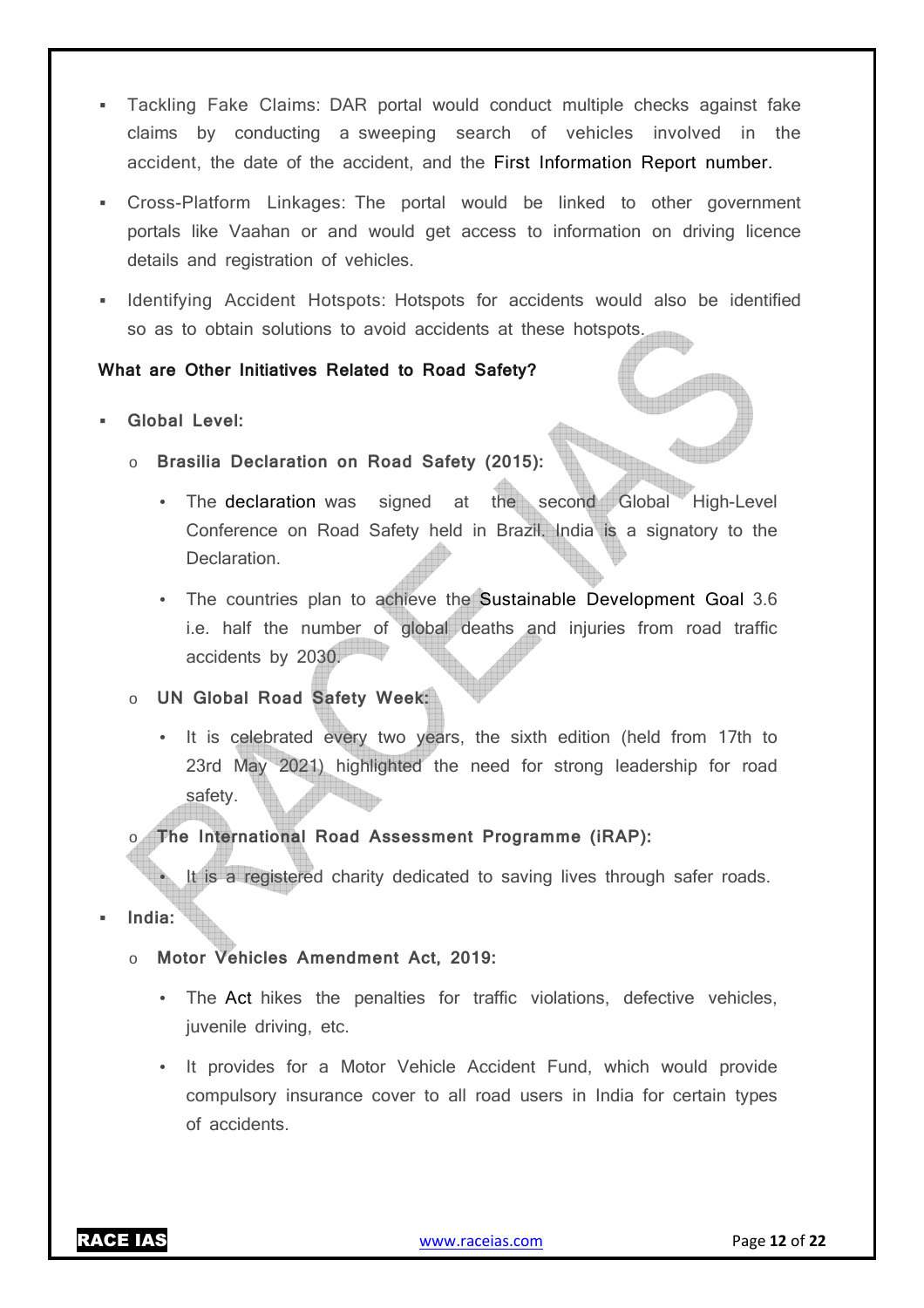- It also provides for a National Road Safety Board, to be created by the Central Government through a notification.
- It also provides for the protection of good samaritans.
- o **The Carriage by Road Act, 2007:** 
	- The Act provides for the regulation of common carriers, limiting their liability and declaration of the value of goods delivered to them to determine their liability for loss of, or damage to, such goods occasioned by the negligence or criminal acts of themselves, their servants or agents and for matters connected therewith or incidental thereto.
- o **The Control of National Highways (Land and Traffic) Act, 2000:** 
	- The Act provides the control of land within the National Highways, right of way and traffic moving on the National Highways and also for removal of unauthorised occupation thereon.
- o **The National Highways Authority of India Act, 1998:**
	- The Act provides for the constitution of an authority for the development, maintenance and management of NHs and for matters connected therewith or incidental thereto.

#### **Source: TH**

### **Bernardinelli-Bernstein Comet**

#### **Why in News?**

Recently, the National Aeronautics and Space Administration's (NASA) Hubble Space Telescope has confirmed that the huge Bernardinelli-Bernstein comet is indeed the largest icy comet nucleus ever seen by astronomers.

- The nucleus is called the C/2014 UN271 which has an estimated diameter of almost 129 kilometres.
- The nucleus is around 50 times larger than that of most known comets, and its mass is estimated to be around 500 trillion tonnes.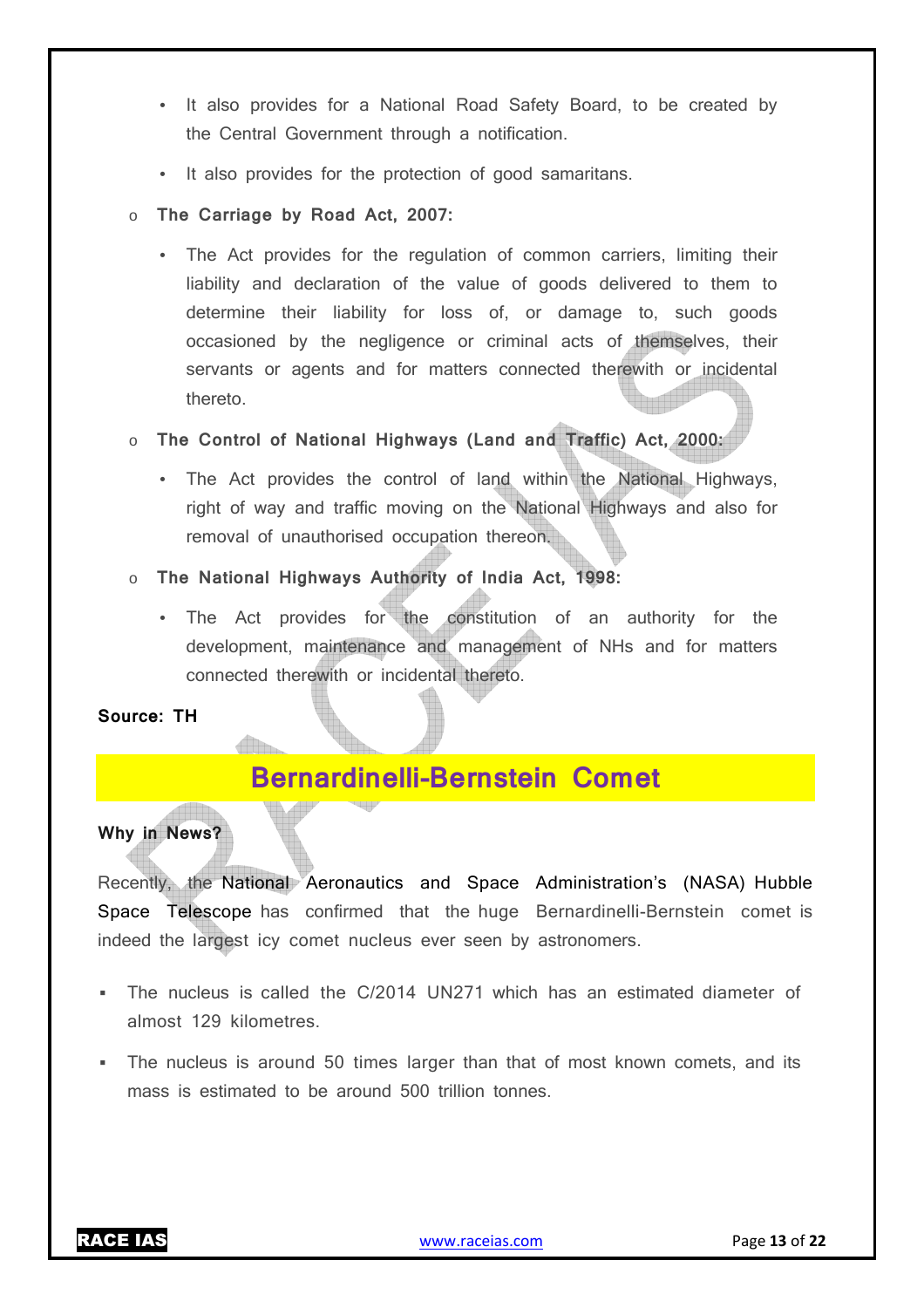#### **What is the Hubble Space Telescope?**

- It was launched by NASA in 1990 and is named in honour of Edwin Hubble, a revered American astronomer of the early  $20<sup>th</sup>$  century.
- The telescope is a space-based observatory and has made significant observations related to interstellar objects, including moons around **Pluto** and a comet crashing into **Jupiter.**
- The telescope has now been in operation for over thirty years.
- In December 2021, NASA's James Webb Space Telescope, a revolutionary instrument built to peer the farthest yet into the cosmos, was launched.
	- o It is also considered a successor of the Hubble Telescope and will extend and complement its discoveries.

#### **What is the Bernardinelli-Berstein Comet?**

- The comet was discovered by astronomers Pedro Bernardinelli and Gary Bernstein in archival images from the Dark Energy Survey at an astronomical observatory in Chile.
	- o It was discovered in November 2010 and has been intensively studied since.
- The comet has been travelling towards the sun for over a million years and it is believed to have originated in the Oort Cloud.
	- o Oort Cloud is a distant region of the **solar system** that is predicted to be the source of most comets.
	- The Oort Cloud is still only a theoretical concept as the comets that constitute it are too faint and distant to be directly observed. It was first hypothesised by Dutch astronomer Jan Oort in 1950.
- The Bernardinelli-Berstein comet follows a 3-million-year-long elliptical orbit and has an estimated temperature of minus 348 degrees Fahrenheit.
	- $\circ$  It is warm enough to sublimate carbon monoxide (CO) from the surface to produce the dusty coma.

#### **What are the Key Highlights about CO?**

 Carbon monoxide (CO) is a colourless, odourless, tasteless and highly toxic gas that is slightly less dense than air.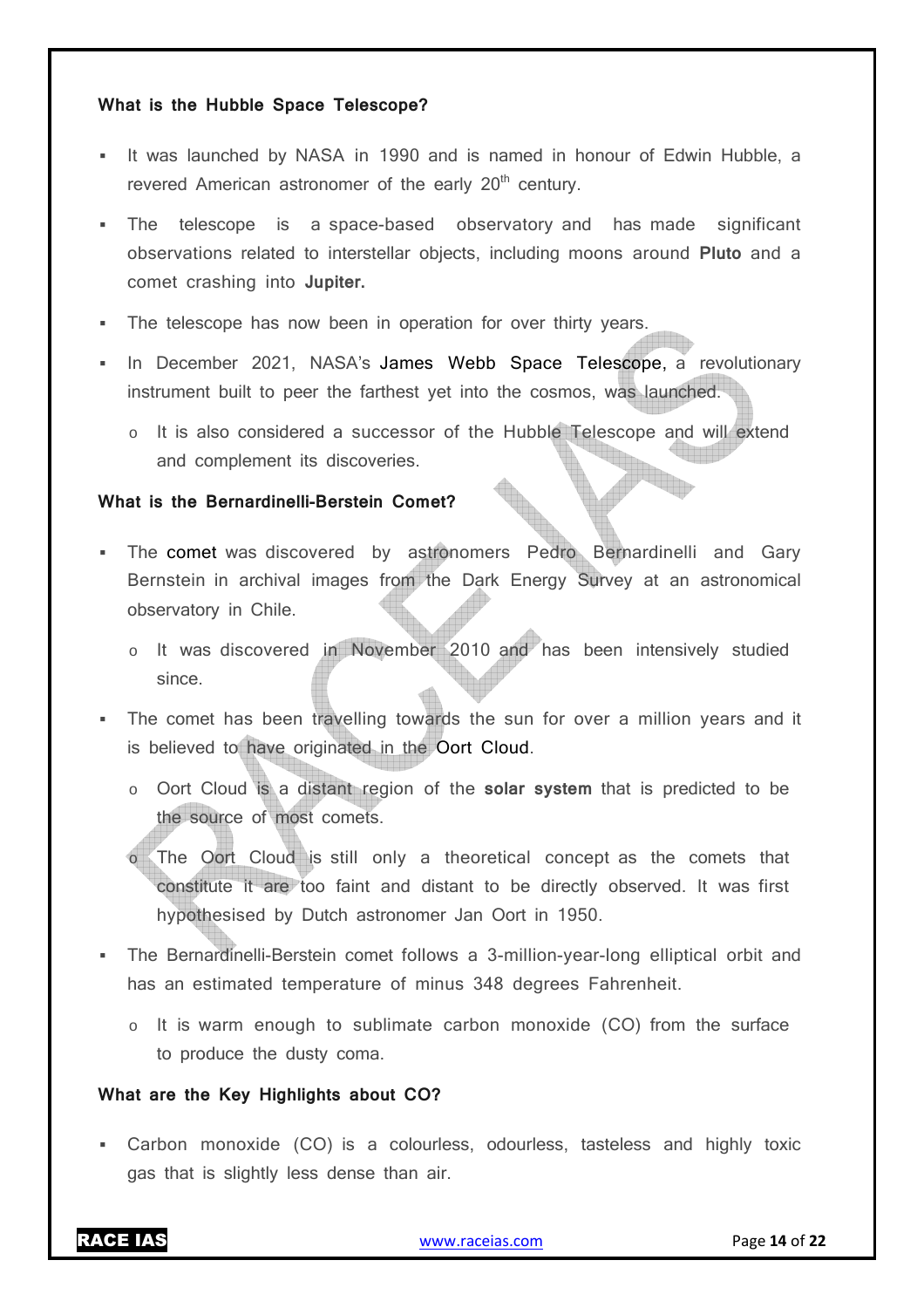- It is short-lived (stay only a few months) in the atmosphere.
- It is produced from the exhaust of internal combustion engines and incomplete combustion of various other fuels.

#### **What is a Comet?**

- Comets are large objects made of dust and ice that orbit the Sun.
	- o The word comet comes from the Latin word 'Cometa' which means 'longhaired'.
- The earliest known record of a comet sighting was made by an astrologer in 1059 BC.
- Comets or 'dirty snowballs' are mostly made of dust, rocks and ice and can range in their width from a few miles to tens of miles wide.
- When they orbit closer to the sun, they heat up and release debris of dust and gases.
	- o The solid portions of comets consisting mostly of water, ice and embedded dust particles are inactive when far away from the sun.
	- o When near the sun, the icy cometary surfaces vaporize and throw off large quantities of gas and dust thus forming the enormous atmosphere and tails.
	- o The released gases form a glowing head that can often be larger than a planet and the debris forms a tail that can stretch out to millions of miles.
	- Each time a comet passes the sun, it loses some of its material and it will eventually disappear completely as a result.
	- o Comets may be occasionally pushed into orbits closer to the Sun and the Earth's neighbourhood due to forces of gravity.

#### **Where do Comets Come From?**

- According to NASA, while there are millions of comets orbiting the sun, there are more than 3,650 known comets as of now.
	- o Predictable Comets:
		- The predictable comets are the short-period comets which take less than 200 years to orbit around the sun.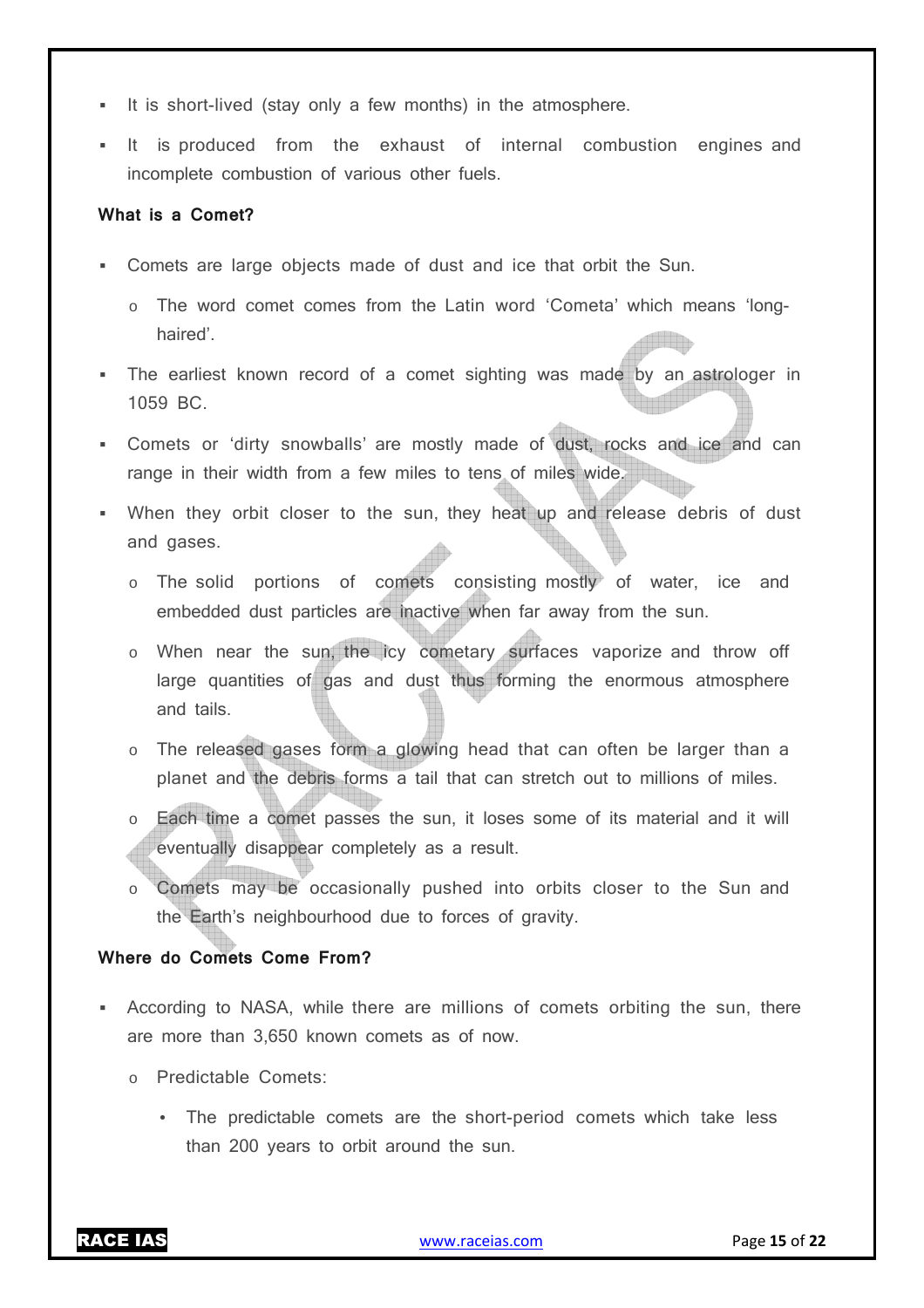- These can be found in the Kuiper belt, where many comets orbit the sun in the realm of Pluto.
- One of the most famous short-period comets is called Halley's Comet that reappears every 76 years. Halley's will be sighted next in 2062.

#### Less Predictable Comets:

- The less-predictable comets can be found in the Oort cloud that is about 100,000 AU (Astronomical Unit which is the distance between the Earth and the Sun and is roughly 150 million km) from the sun or 100,000 times the distance between the Earth and the sun.
- Comets in this cloud can take as long as 30 million years to complete one rotation around the sun.
- Asteroids are small and rocky objects that orbit the Sun. Although asteroids orbit the Sun like planets, they are much smaller than planets.
- There are lots of asteroids in our solar system. Most of them are found in the main asteroid belt—a region between the orbits of Mars and Jupiter.
- Comets are cosmic snowballs of frozen gases, rock and dust that orbit the Sun. When a comet's orbit brings it close to the Sun, it heats up and spews dust and gases into a giant glowing head larger than most planets. The dust and gases form a tail that stretches away from the Sun for millions of miles. Hence, statements 1 and 3 are correct.
- There are likely billions of comets orbiting our Sun in the Kuiper Belt (a region extending from the orbit of Neptune to about 50 AU from the Sun) and even more distant Oort Cloud. Hence, statement 2 is not correct. Therefore, option (b) is the correct answer.

**Source: TH** 

## **South Asia Economic Focus: World Bank**

#### **Why in News?**

Recently, the World Bank in its report **South Asia Economic Focus** (Bi- Annual) cut its economic growth forecast for India and the whole South Asian region.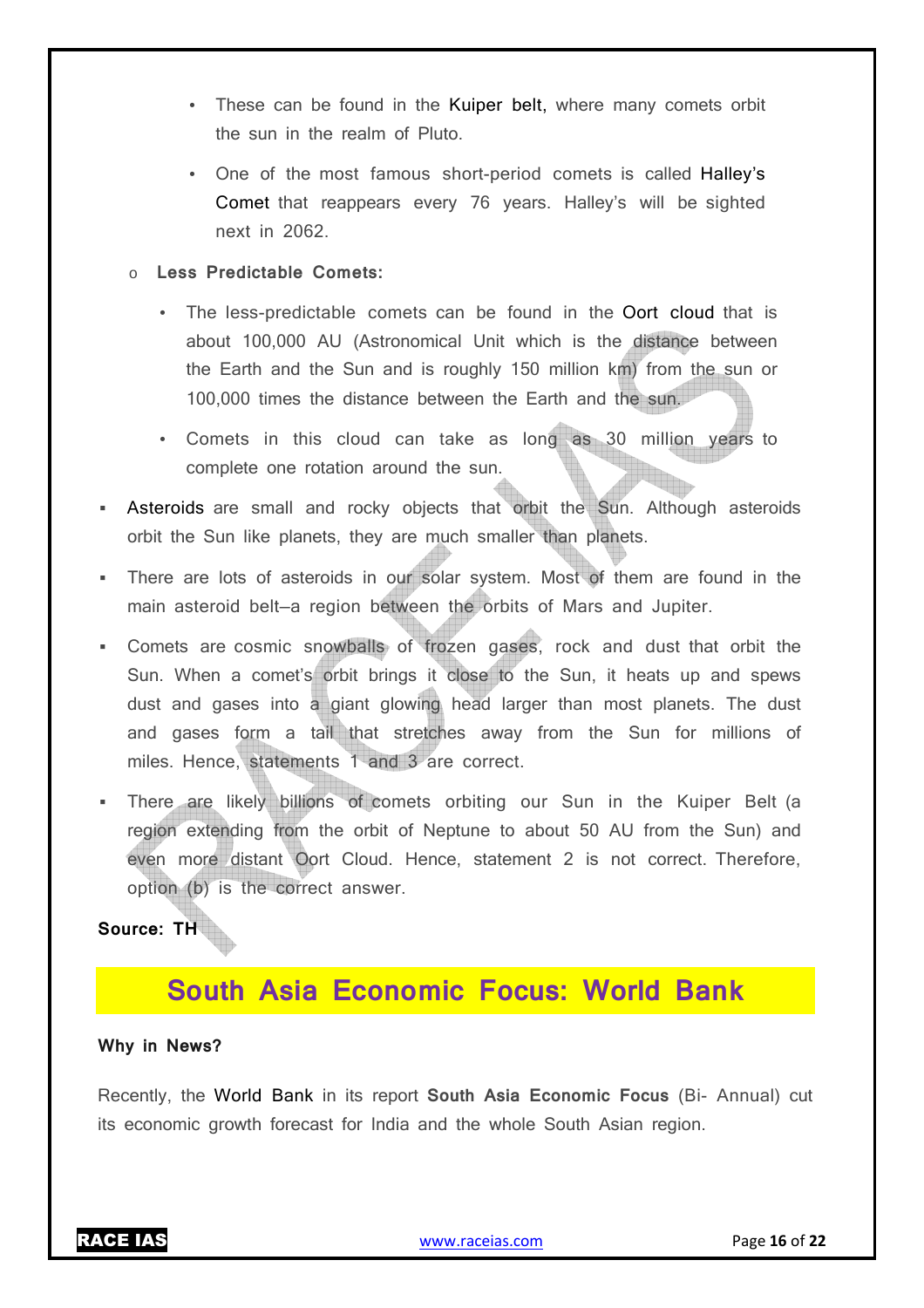South Asia Economic Focus describes recent economic developments, analyses the economic impact on South Asia of the **war in Ukraine**, presents growth forecasts, provides risk scenarios, and concludes that reshaping economies goes hand in hand with reshaping norms.

#### **What are the Gross Domestic Product (GDP) Estimates?**

- Lowered India's growth to 8% from previous estimate of 8.7% for the current fiscal year 2022-23.
- Cut by a full percentage (1%) points the growth outlook for South Asia, excluding Afghanistan, to 6.6%.
- Raised its growth forecast for Pakistan, the region's second-largest economy, for the current year ending in June, to 4.3% from 3.4% and kept next year's growth outlook unchanged at 4%.

#### **What are the Factors Responsible for Low GDP Estimates?**

- **Worsening supply chain and rising inflation risks caused by the Ukraine crisis.**
- In India, household consumption will be constrained by the incomplete recovery of the labour market from the pandemic and inflationary pressures..
- . High oil and food prices caused by the war in Ukraine will have a strong negative impact on peoples' real incomes
- The region's dependence on energy imports meant high crude prices forced its economies to pivot their monetary policies to focus on inflation rather than reviving economic growth after nearly two years of pandemic restrictions.

#### **What is Gross Domestic Product (GDP)?**

- It is a measure of economic activity in a country. It is the total value of a country's annual output of goods and services. It gives the economic output from the consumers' side.
- GDP = Private consumption + Gross investment + Government investment + Government spending + (exports-imports).

#### **How does the GDP differ with Gross Value Added (GVA)?**

 GVA is a measure of total output and income in the economy. It provides the rupee value for the number of goods and services produced in an economy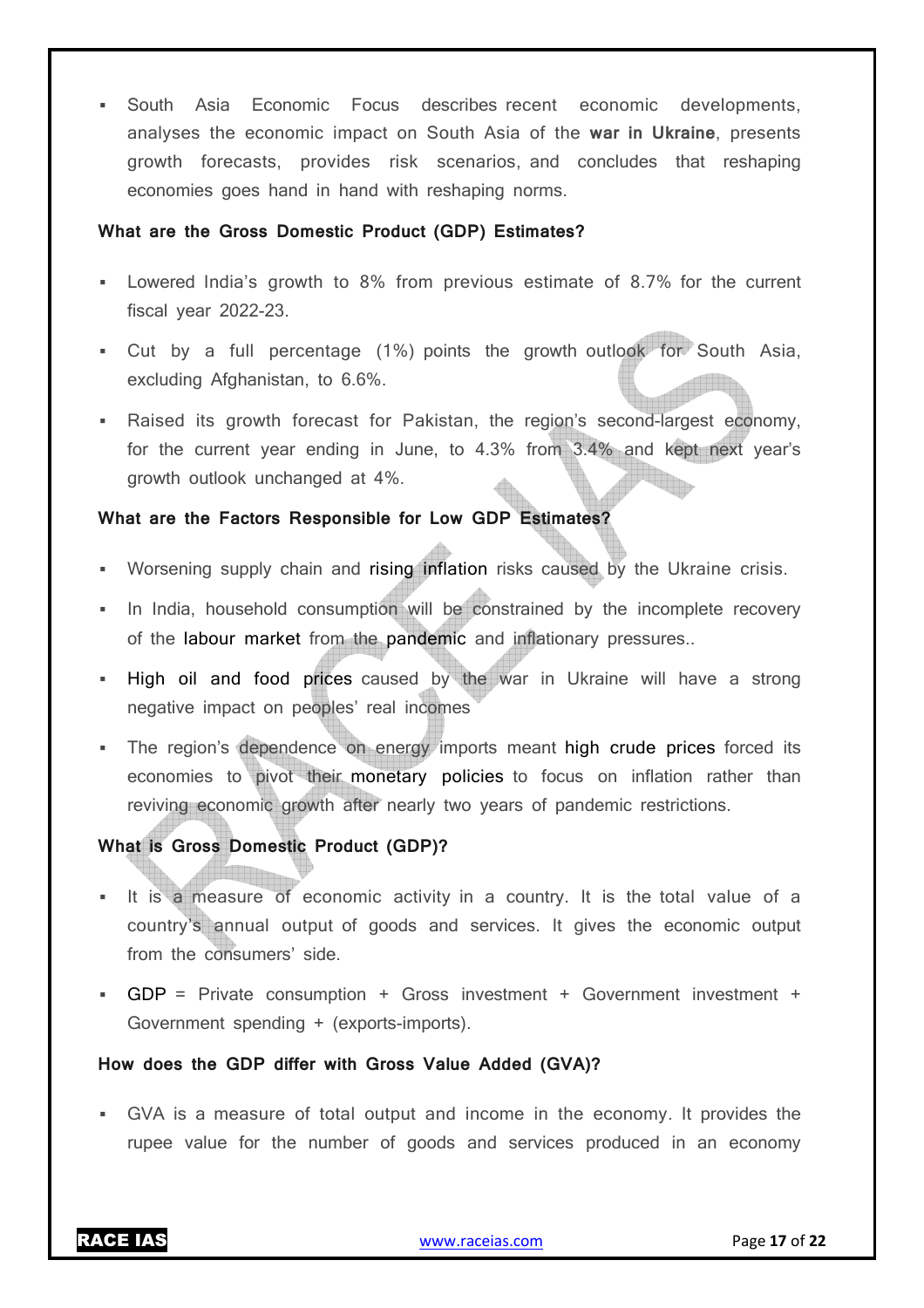after deducting the cost of inputs and raw materials that have gone into the production of those goods and services.

- It also gives a sector-specific picture like what is the growth in an area, industry or sector of an economy.
- At the macro level, from a national accounting perspective, GVA is the sum of a country's GDP and net of subsidies and taxes in the economy.
	- $\circ$  Gross Value Added = GDP + subsidies on products taxes on products

#### **What are the Women Related Findings?**

- Traditional Attitudes: Traditional attitudes and deeply rooted social norms towards gender have persisted or become more conservative over time.
	- o They can be a key obstacle towards gender equality, the welfare of children as well as broader economic growth.
- Women Facing Disadvantage: Women continue to face great disadvantages in accessing economic opportunities in the region, despite decades of economic growth, rising education, and declining fertility.
- Labour Force Participation: Many South Asian countries rank among the lowest in the world in terms of female **labour force participation**, as well as other forms of gender disparities, such as freedom of movement, social interactions, asset ownership, and son preference.
- Low Economic Activity: Across the world, at higher levels of development women tend to spend less time doing household chores and more time in paid employment. However, for most South Asian women engagement in economic activity is lower than what would be expected given the level of development of the region.
- Conservative Belief: With few exceptions, conservative beliefs about household labour division in South Asian countries account for a large share of these gaps in women's economic engagement.

#### **What are the Major Suggestions?**

**Plan Policies: Governments need to carefully plan monetary and fiscal** policies to counter external shocks and protect the vulnerable.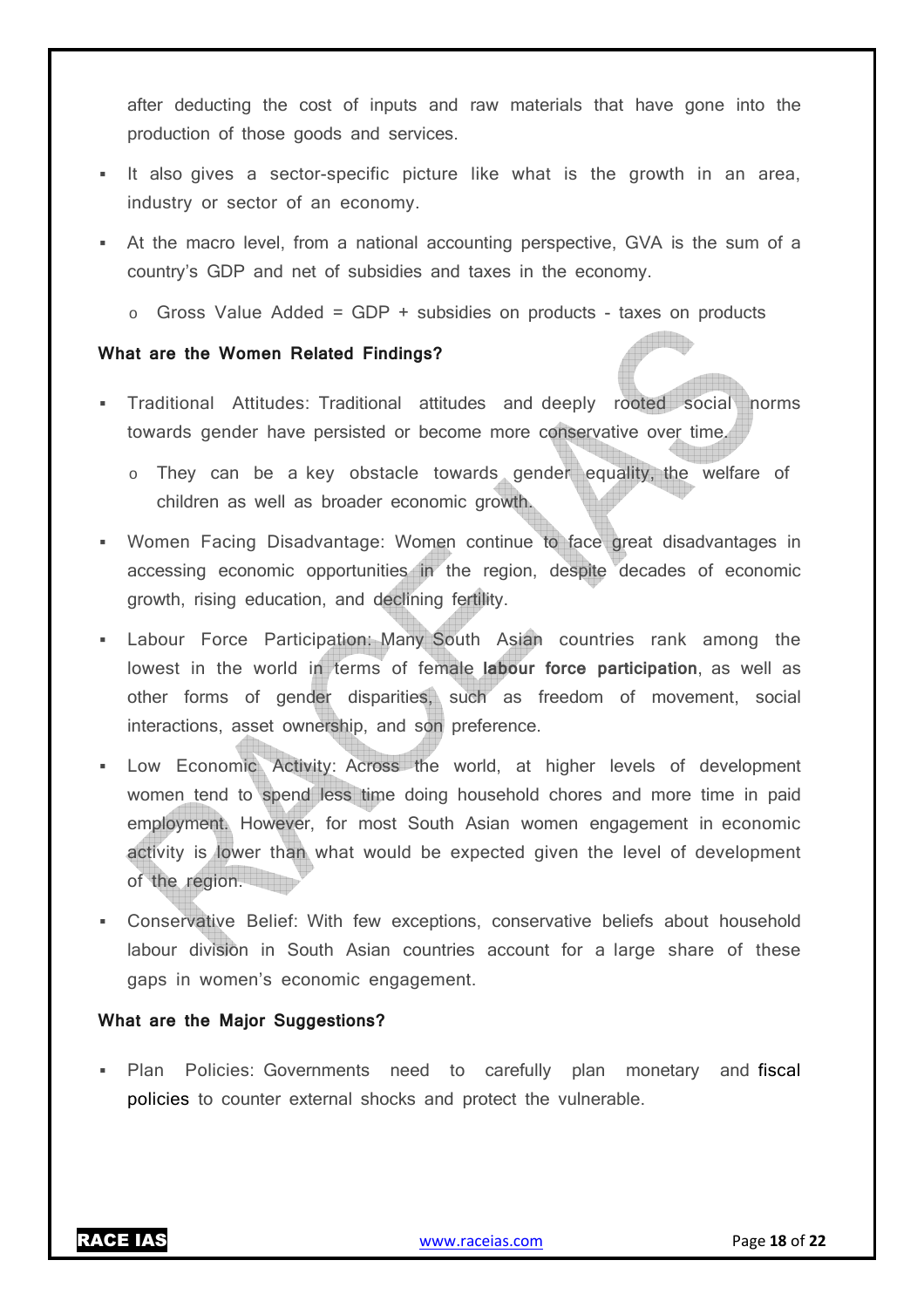- Interventions for Women: Countries need to implement interventions that tackle barriers to women's economic participation, including norms that are biassed against women.
- Low-Carbon Development: Countries should also accelerate the transition to a low-carbon development path and move towards a greener economy to reduce reliance on fuel imports.
- The Global Gender Gap Report is published by the World Economic Forum.

#### **Source: IE**

## **Oil bonds**

#### **Why in News?**

Recently, the Finance Minister has countered criticism of high oil prices by claiming that the government cannot bring down taxes - and thus oil prices because it has to pay for oil bonds issued by the Previous Government.

 However, critics claim that what the government has had to pay for oil bonds, the payout is not big compared to revenues earned in this sector.

#### **What Percentage of Fuel Price is Tax?**

- There are two components to the domestic retail price the price of crude oil itself, and the taxes levied on this basic price.
- Together they make up the retail price. The taxes vary from one product to another. For instance, as of now, taxes account for 50% of the total retail price for a litre of petrol, and 44% for a litre of diesel.

#### **What are Oil Bonds?**

- When fuel prices were too high for domestic consumers, governments in the past often asked Oil Marketing Companies (OMCs) to avoid charging consumers the full price.
	- o But if oil companies don't get paid, they would become unprofitable. To address this, the government said it would pay the difference.
	- $\circ$  If the government paid that amount in cash, it would have been pointless, because then the government would have had to tax the same people to collect the money to pay the OMCs. This is where oil bonds come in.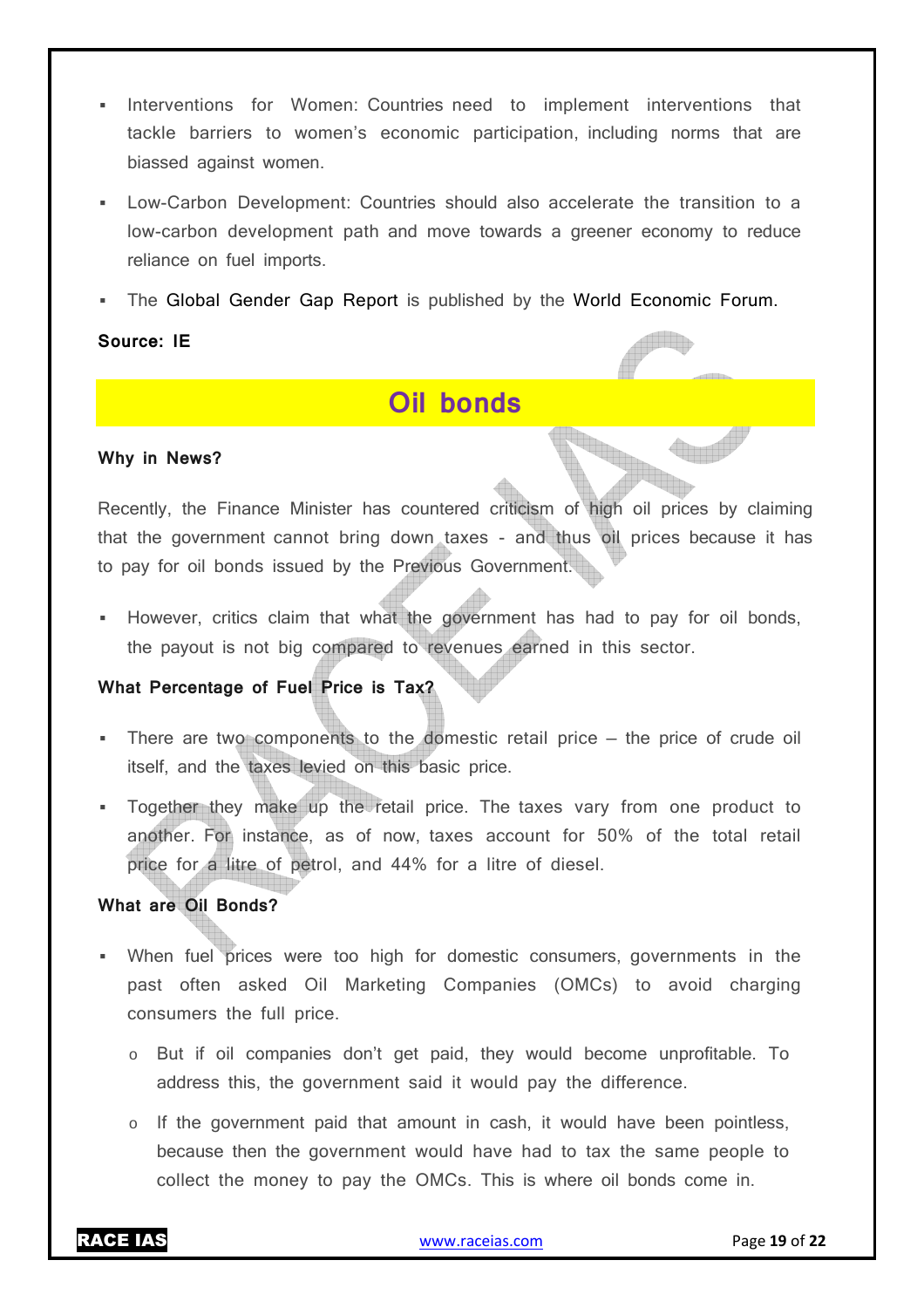- An oil bond is an IOU, or a promissory note issued by the government to the OMCs, in lieu of cash that the government would have given them so that these companies don't charge the public the full price of fuel.
	- o An IOU, a phonetic acronym of the words "I owe you," is a document that acknowledges the existence of a debt.
	- o A promissory note is a debt instrument that contains a written promise by one party (the note's issuer or maker) to pay another party (the note's payee) a definite sum of money, either on-demand or at a specified future date.
- An oil bond says the government will pay the OMC the sum of, say, Rs 1,000 crore in 10 years. And to compensate the OMC for not having this money straight away, the government will pay it, say, 8% (or Rs 80 crore) each year until the bond matures.
- Oil bonds do not qualify as Statutory Liquidity Ratio (SLR) securities, making them less liquid when compared to other government securities.
	- o SLR: The share of Net Demand and Time Liabilities that a bank is required to maintain safe and liquid assets, such as government securities, iama an mh cash, and gold.

#### **What is the Significance?**

- By issuing such oil bonds, the government of the day is able to protect/ subsidise the consumers without either ruining the profitability of the OMC or running a huge budget deficit itself.
- Brent crude oil is one of the major classifications of crude oil done on the basis of geographical location of the source. Brent crude oil is sourced from the North Sea. Other major types of crude oil on the basis of geography are West Texas Intermediate (USA) and Dubai/Oman (Persian Gulf).

#### **Source: IE**

## **Veer Kunwar Singh**

#### **Why in News?**

 The Government will pay tribute to freedom fighter Veer Kunwar Singh (1777- 1858) on his birth anniversary (23<sup>rd</sup> April).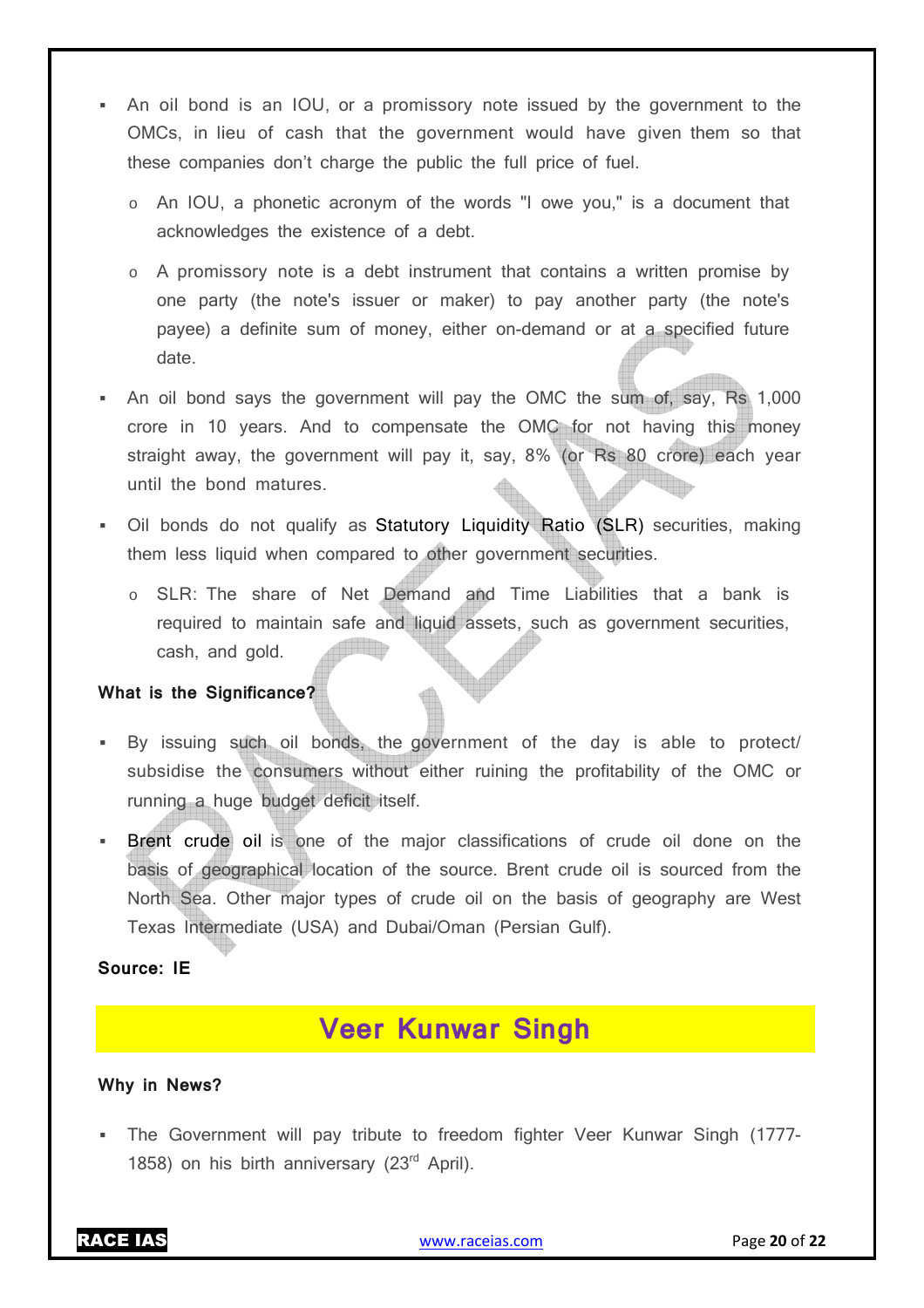

#### **Who was Kunwar Singh?**

- He belonged to a family of the Ujjainiya clan of the Parmar Rajputs of Jagdispur, currently a part of Bhojpur district, Bihar.
- He was the chief organiser of the fight against the British in Bihar. He is popularly known as Veer Kunwar Singh.
- Singh led the Indian Rebellion of 1857 in Bihar. He was nearly eighty and in failing health when he was called upon to take up arms.
- He was assisted by both his brother, Babu Amar Singh and his commander-inchief, Hare Krishna Singh. Some argue that the latter was the real reason behind Kunwar Singh's initial military success.
- He gave a good fight and harried British forces for nearly a year and remained invincible until the end. He was an expert in the art of guerilla warfare.
- He passed away on 26<sup>th</sup> April 1858.
- To honour his contribution to India's freedom movement, the Republic of India issued a commemorative stamp on 23<sup>th</sup> April 1966.
	- o The Government of Bihar established the Veer Kunwar Singh University, Arrah in 1992.
	- o In 2017, the Veer Kunwar Singh Setu, also known as the Arrah–Chhapra Bridge, was inaugurated to connect north and south Bihar.